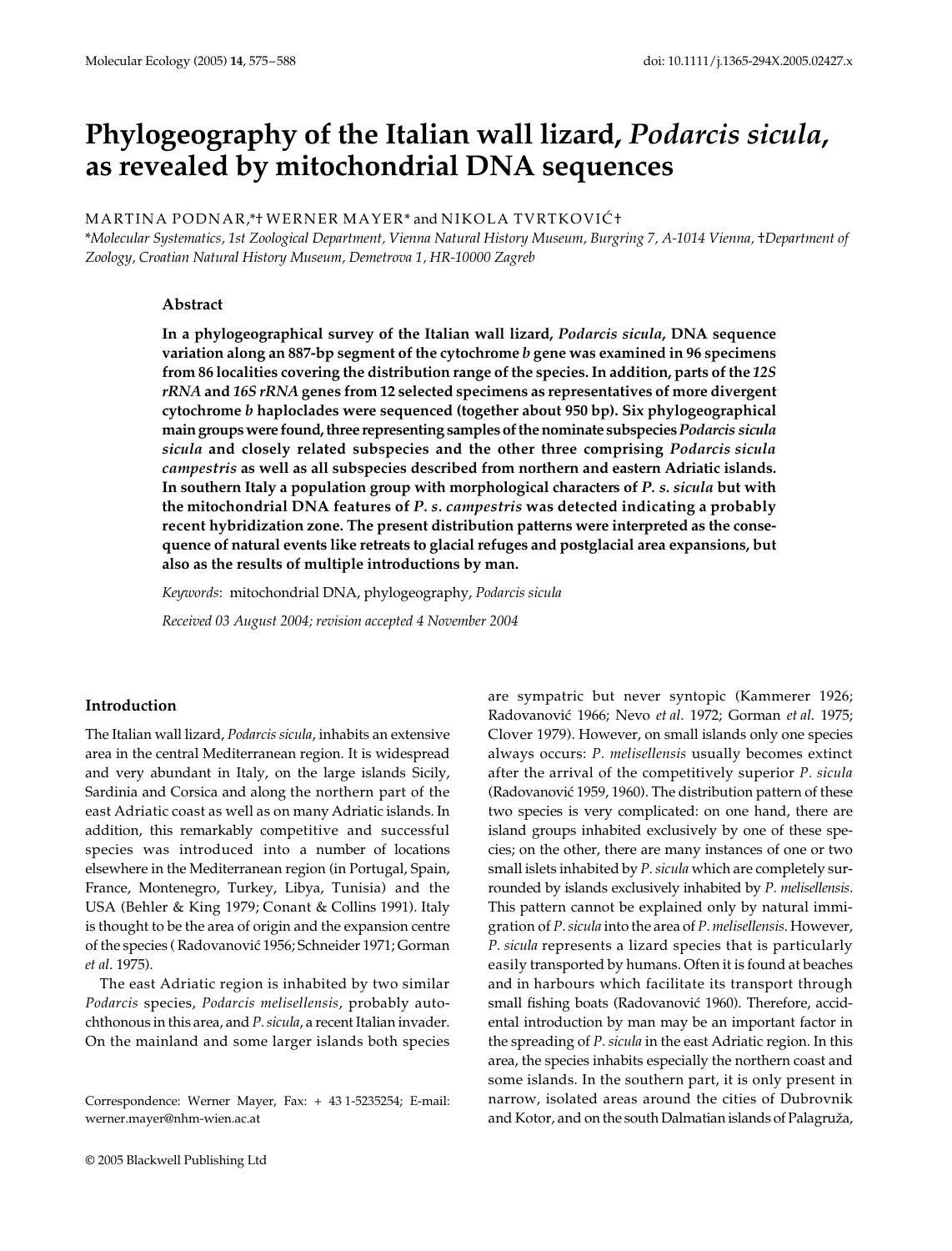Sušac, Kopište, Pod Kopište and Pod Mrčaru (Gorman et al. 1975). The distribution pattern of *P. sicula* in the east Adriatic region is generally explained to be the result of a recent colonization from Italy. Especially its occurrence on some south Adriatic islands and its absence from the Dalmatian mainland at this latitude was explained by immigration of a *P. s*. *campestris* like form from the Monte Gargano region (Apulia). Nevertheless, the mode of colonization, natural colonization or accidental introduction by man (Radovanoviç 1956; Witte 1965; Nevo *et al*. 1972; Gorman *et al*. 1975), was discussed controversially.

As it is the case with several other Mediterranean *Podarcis* species, a considerable number of subspecies of *P. sicula* has been described. In the latest review, Henle & Klaver (1986) recognized a total number of 52 subspecies. Twentyfour of them are restricted to Croatia, and the great majority represent local endemics of one or a few little islets. Henle & Klaver (1986) attempted to assign this abundance of taxa into five groups, where at least two of them, the *sicula* group and the *campestris* group are established on the basis of pattern similarities. The remaining three groups contain only one or a few taxa which could not be assigned with certainty to one of the two main groups. The first of them, the '*tyrrhenica* group', comprises the populations of the Tyrrhenian islands (Tuscan archipelago), from which we had, unfortunately, no samples. The second group, designated as '*cettii* group', contains only *Podarcis sicula cettii* from Sardinia, a population which has been introduced by humans according to Lanza (1982). The third group is represented only by *Podarcis sicula cattaroi*, the population of Kotor (Montenegro), which is of uncertain origin. With the exception of some isolated populations (*Podarcis* s*icula ragusae*, *Podarcis sicula cattaroi*, *Podarcis sicula hieroglyphica*), the mainland populations of *P. sicula* belong to only two subspecies, *P. s. sicula* and *Podarcis* s*icula campestris.* Schneider (1971) postulated that during the Wurm ice age the differentiation of *P. sicula* into the two main subspecies *P. s. sicula* and *P. s. campestris* may have occurred in different glacial refugia located in southern and central Italy, respectively. The present range of *P. s. sicula* comprises southern Italy and the western part of central Italy north up to Rome. Northern and eastern Italy as well as most parts of the east Adriatic coast are inhabited by the subspecies *P. s. campestris*.

So far, only a few attempts have been made to elucidate the evolution of *P. sicula* at the molecular level using allozyme electrophoresis (Gorman *et al*. 1975; Capula & Ceccarelli 2003) or sequencing of mitochondrial DNA (mtDNA) segments (Oliverio *et al*. 1998, 2001). However, all these studies were based on small samples and covered only a small part of the distribution range of the species.

We performed a detailed molecular genetic analysis of a large number of samples to reveal phylogeographical relationships of *P. sicula* and the connection between historical events and the present geographical distribution. Although the sample size may be far from ideal, it is still much bigger and covers a much greater range than any previously published molecular investigation on *P. sicula*. Therefore it seems justified to attempt a global intraspecific biogeography of *P. sicula*, although it is based on mitochondrial sequences only. Because sexually biased gene flow has been reported repeatedly on lizards (Doughty *et al*. 1994; Rassmann *et al*. 1997; Stenson *et al*. 2002), additional nuclear DNA markers should be analysed in the future to obtain a complete picture.

#### **Materials and methods**

A total of 96 samples of *Podarcis sicula* from 86 localities covering 24 of the 52 subspecies recognized to date (21 out of the 25 endemic to Croatia) were included in the analysis (Fig. 1, Table 1). Sequences of *Podarcis muralis muralis*(Austria, Baden, GenBank Accession nos AY185096, AY190305, AY190306), Podarcis melisellensis fiumana (Croatia, Koromačno: AY185029, AY184999, AY185010), and *Podarcis melisellensis melisellensis* (Croatia, Brusnik: AY185057, AY185006, AY185017) were used as outgroup.

Total genomic DNA was extracted by a standard phenol-chloroform protocol (Sambrook *et al*. 1989) from deep-frozen or ethanol-preserved soft tissues or tail tips, or from tongues when old, ethanol-preserved museum material was used.

In order to avoid erroneous inclusion of eventually present nuclear pseudogene sequences (numts) in the mitochondrial data set, mtDNA was purified from two samples (Sicily, Mti. Peloritani, and Krk, Ponikva) by methods described by Jones *et al*. (1988) and Beckman *et al*. (1993). The presence of a numt of the mitochondrial cytochrome *b* gene was detected (Podnar & Mayer, in preparation). Accordingly, using universal primers, the mitochondrial cytochrome *b* sequence can be obtained only from preparations of purified mtDNA, whereas the cytochrome *b* numt is preferentially amplified from total DNA extracts. Therefore, highly selective polymerase chain reaction (PCR) primers were designed (listed in Table 2), which amplify exclusively mitochondrial sequences also in presence of nuclear DNA.

Conditions for cytochrome *b*: the cytochrome *b* gene was analysed from all 95 samples. Amplification conditions involved an initial denaturation step of 2 min at 94 °C, 35 cycles of 10 s at 95 °C, 20 s at 50 °C and 90 s at 72 °C, and a final extension step of 7 min at 72 °C. Reamplification was performed directly from 1 µL of amplification mix under the same conditions as previous but in a reaction volume of 50 µL and an annealing temperature of 55 °C.

Conditions for *16S rRNA*: 12 samples were analysed (Table 1). Amplifications were performed under the same conditions as described for the cytochrome *b* gene. The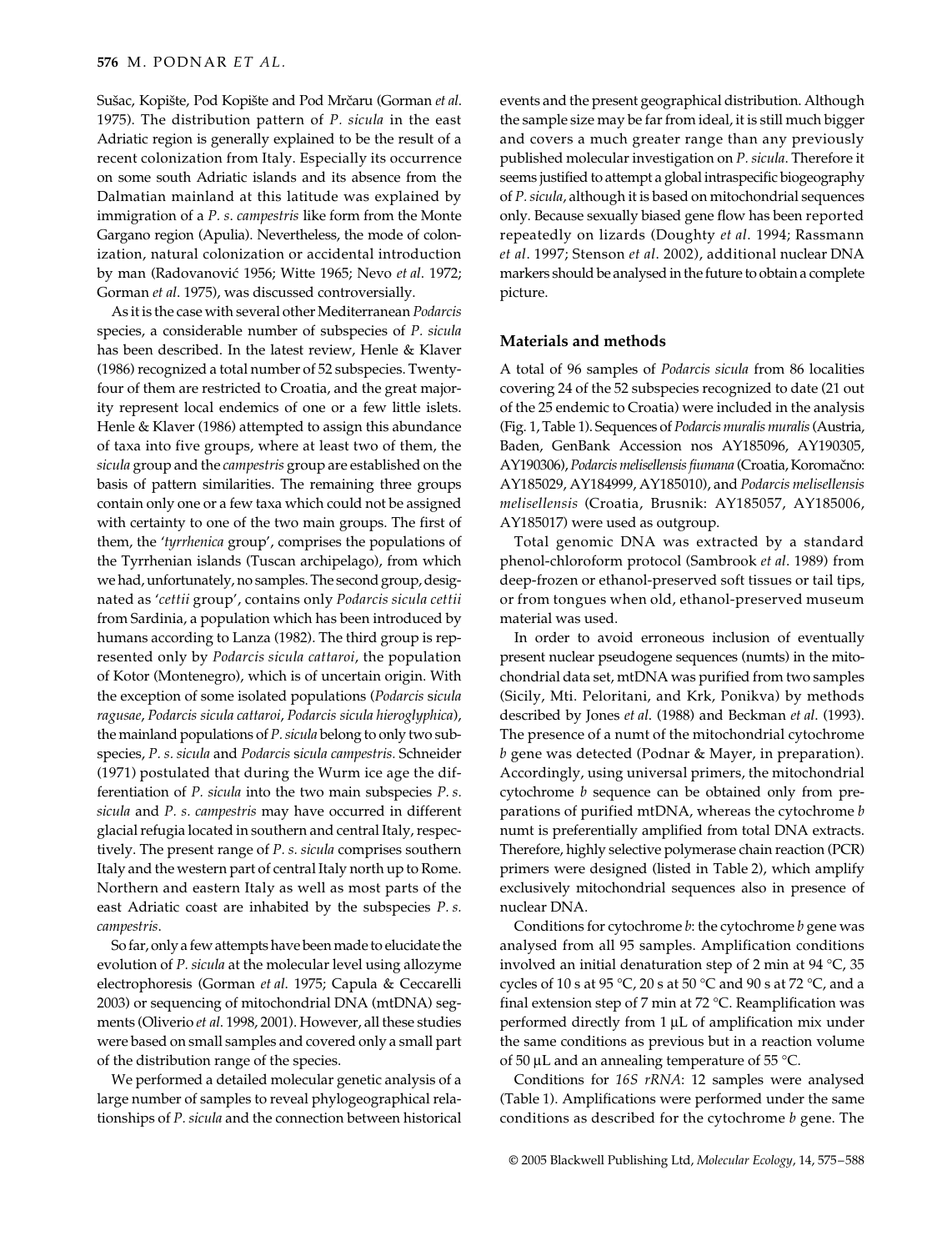

**Fig. 1** Distribution of the observed haplotypes. The numbers correspond to the haplotype names presented in Table 1 and symbols to the eight haplotype groups (Fig. 2):  $\bullet =$  Adria,  $\bullet =$  Po plain,  $\bullet =$  Campania,  $\star =$  Sušac,  $\bullet =$  Tuscany,  $\bullet =$  Monasterace,  $\bullet =$  Catanzaro and  $\bullet =$  Sicula.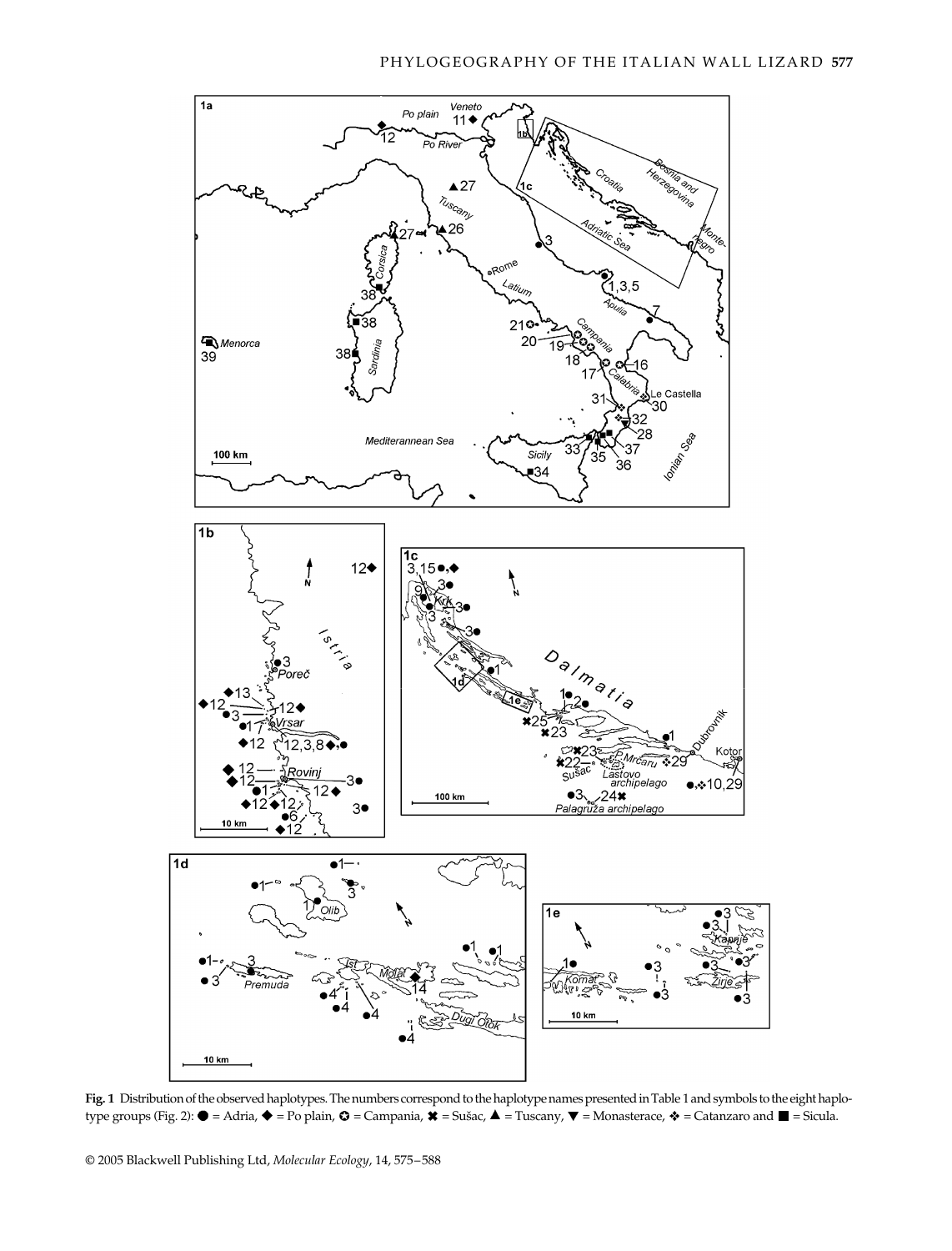### **578** M. PODNAR *ET AL.*

|  | <b>Table 1</b> Cytochrome <i>b</i> haplotypes and localities of samples of <i>Podarcis sicula</i> used in this study |  |
|--|----------------------------------------------------------------------------------------------------------------------|--|
|  |                                                                                                                      |  |

| Cytochrome b   |                                                                                                                              |         |
|----------------|------------------------------------------------------------------------------------------------------------------------------|---------|
| haplotype      | Geographic origin                                                                                                            | Map no. |
| 1              | I: Pug.; Mte. Gargano (a)                                                                                                    | 1a      |
|                | HR: Istr.; Crveni Otok • (a), Istr.; Sveti Juraj • (a)                                                                       | 1b      |
|                | <b>HR:</b> Zadar (a), $Ciovo \bullet (a)$ , <b>BIH</b> : Gradac (a)                                                          | 1c      |
|                | <b>HR:</b> Olib • (b), Morovnik • (near Olib •) (b), Pohlib • (near Olib •) (b), Lutrošnjak •                                | 1d      |
|                | (near Premuda •) (d), Northern Sestrica • (near Sestrunj •) (a), Southern Sestrica • (near Sestrunj •) (a)                   |         |
|                | <b>HR:</b> Veseljuh $\bullet$ (near Kornat $\bullet$ ) (e)                                                                   | 1e      |
| $\overline{c}$ | HR: Split (a)                                                                                                                | 1c      |
| 3              | I: Abr.; Cepagatti (a), Pug.; Mte. Gargano (a)                                                                               | 1a      |
|                | HR: Istr.; Poreč (a), Istr.; Galiner • (a), Istr.; Vrsar (a), Istr.; Rovinj (a), Istr.; Bale (a)                             | 1b      |
|                | <b>HR</b> : Krk; Šilo • (a), Krk; Ponikva • (a), Krk; Baška • (a), Krk, Krk • (a), Rab • (a),                                | 1c      |
|                | Velika Palagruža • (c)                                                                                                       |         |
|                | <b>HR:</b> Planik • (near Olib •) (b), Kamenjak • (near Premuda •) (a), Premuda • (f)                                        | 1d      |
|                | HR: Veli Dupinić • (near Kaprije •) (g), Mali Dupinić • (near Kaprije •) (g), Koromašna •                                    | 1e      |
|                | (near Žirje •) (a), Ravan • (near Žirje •) (a), Samograd • (near Kornat •) (h), Vrtlić •                                     |         |
|                | (near Kornat •) (h), Gušteranski • (near Žirje •) (a)                                                                        |         |
| 4              | <b>HR:</b> Mala Sestrica • (near Ist •) (i), Dužac • (near Ist •) (i), Crnikovac • (near Ist •) (a),                         | 1d      |
|                | Veliki Laganj • (near Dugi Otok •) (j)                                                                                       |         |
| 5              | I: Pug.; Mte. Gargano (a)                                                                                                    | 1a      |
| 6              | HR: Istr.; Velika Sestrica • (a)                                                                                             | 1b      |
| $\overline{7}$ | I: Pug.; Ostuni $(a)$ #                                                                                                      | 1a      |
| 8              | HR: Istr.; Vrsar (a)                                                                                                         | 1b      |
| 9              | HR: Krk; Poljica • (a)                                                                                                       | 1c      |
| 10             | $\mathbf{YU}$ : Kotor (k)                                                                                                    | 1c      |
| 11             | I: Ven.; Colli Euganei (a)                                                                                                   | 1a      |
| 12             | I: Lomb.; Gropello Cairoli (near Pavia) (a)                                                                                  | 1a      |
|                | HR: Istr.; Antonci (a), Istr.; Gusti Školj • (l), Istr.; Lakal • (m), Istr.; Lunga • (n), Istr.; Banjol • (o), Istr.;        | 1b      |
|                | Samer • (a), Istr.; Veli Piruzi • (p), Istr.; Sveti Ivan • (n), Istr.; Sturag • (r), Istr.; Gustinja • (s), Istr.; Vrsar (a) |         |
| 13             | <b>HR</b> : Istr.; Tovarjež $\bullet$ (t)                                                                                    | 1b      |
| 14             | <b>HR:</b> Molat $\bullet$ (a)                                                                                               | 1d      |
| 15             | <b>HR:</b> Krk; Ponikva $\bullet$ (a)                                                                                        | 1c      |
| 16             | I: Cal.; Sibari (u)                                                                                                          | 1a      |
| 17             | I: Cal.; Scalea (u)                                                                                                          | 1a      |
| 18             | I: Camp.; Torre Orsaia (u)                                                                                                   | 1a      |
| 19             | I: Camp.; Vallo della Lucania (u)#                                                                                           | 1a      |
| 20             | I: Camp.; Paestum (u)                                                                                                        | 1a      |
| 21             | I: Camp.; Ischia $\bullet$ (u)                                                                                               | 1a      |
| 22             | <b>HR:</b> Sušac • (near Lastovo •) $(v/c)^*$                                                                                | 1c      |
| 23             | <b>HR:</b> Pod Kopište • (near Lastovo •) $(v/c)^*$ , Pijavica • (near Trogir) (z)                                           | 1c      |
| 24             | <b>HR:</b> Mala Palagruža $\bullet$ (x)                                                                                      | 1c      |
| 25             | <b>HR:</b> Kluda $\bullet$ (near Trogir) (z)                                                                                 | 1c      |
| 26             | I: Tusc.; Pta. Ala $(a)$ #                                                                                                   | 1a      |
| 27             | I: Tusc.; Florence (a), F: Corsica; Bastia (a)                                                                               | 1a      |
| 28             | I: Cal.; Monasterace (u)                                                                                                     | 1a      |
| 29             | HR: Dubrovnik (y), YU: Kotor (k)                                                                                             | 1c      |
| 30             | I: Cal.; Le Castella (u)                                                                                                     | 1a      |
| 31             | I: Cal.; Lamezia Terme (u)                                                                                                   | 1a      |
| 32             | I: Cal.; Serra San Bruno (u)                                                                                                 | 1a      |
| 33             | I: Sic.; Mti. Peloritani (u)#                                                                                                | 1a      |
| 34             | I: Sic.; Agrigento (u)                                                                                                       | 1a      |
| 35             | I: Cal.; Reggio di Calabria (u)#                                                                                             | 1a      |
| 36             | I: Cal.; Calanna (u)                                                                                                         | 1a      |
| 37             | I: Cal.; Aspromonte (u)                                                                                                      | 1a      |
| 38             | I: NW-Sardinia (w), Sard.; Oristano (w)#, F: Corsica; Bonifacio (w)                                                          | 1a      |
| 39             | E: Menorca $\bullet$ (u/w)?                                                                                                  | 1a      |
|                |                                                                                                                              |         |

Localities from which *12S* and *16S rRNA* were also analysed are underlined, and those for which an additional 5′ section of the *12S rRNA* was sequenced are indicated with '#'. Letters in parentheses after the locality name indicate currently recognized subspecies: a, *campestris;* b, *pohlibensis;* c, *pelagosae;* d, *premudensis*; e, *vesseljuchi;* f, *premudana*; g, *dupinici*; h, *samogradi*; I, *mediofasciata*; j, *laganiensis;* k, *cattaroi*; l, nikolici; m, zeii; n, insularum; o, bagnolensis; p, pirosoensis; r, astorgae; s, pretneri; t, bolei; u, sicula; v, cazzae; z, kolombatovici; x, adriatica; y, *ragusae*; w, *cettii*. \*originally described as *P. s. cazzae* — put in synonymy with *P. s. pelagosae* by Henle & Klaver (1986).

Map No. refers to the maps in Fig. 1. Symbol • indicates island or islet. \* originally described as *P. s. cazzae* — put in synonymy with *P. s. pelagosae* by Henle & Klaver (1986).

Abbreviations: **I**, Italy; **HR**, Croatia; **F**, France; **BIH**, Bosnia and Herzegovina; **YU**, Serbia and Montenegro; **E**, Spain; Pug, Apulia; Istr, Istria; Abr, Abruzzi; Ven, Veneto; Lomb, Lombardy; Cal, Calabria; Camp, Campania; Tusc, Tuscany; Sic, Sicily; Sard, Sardinia.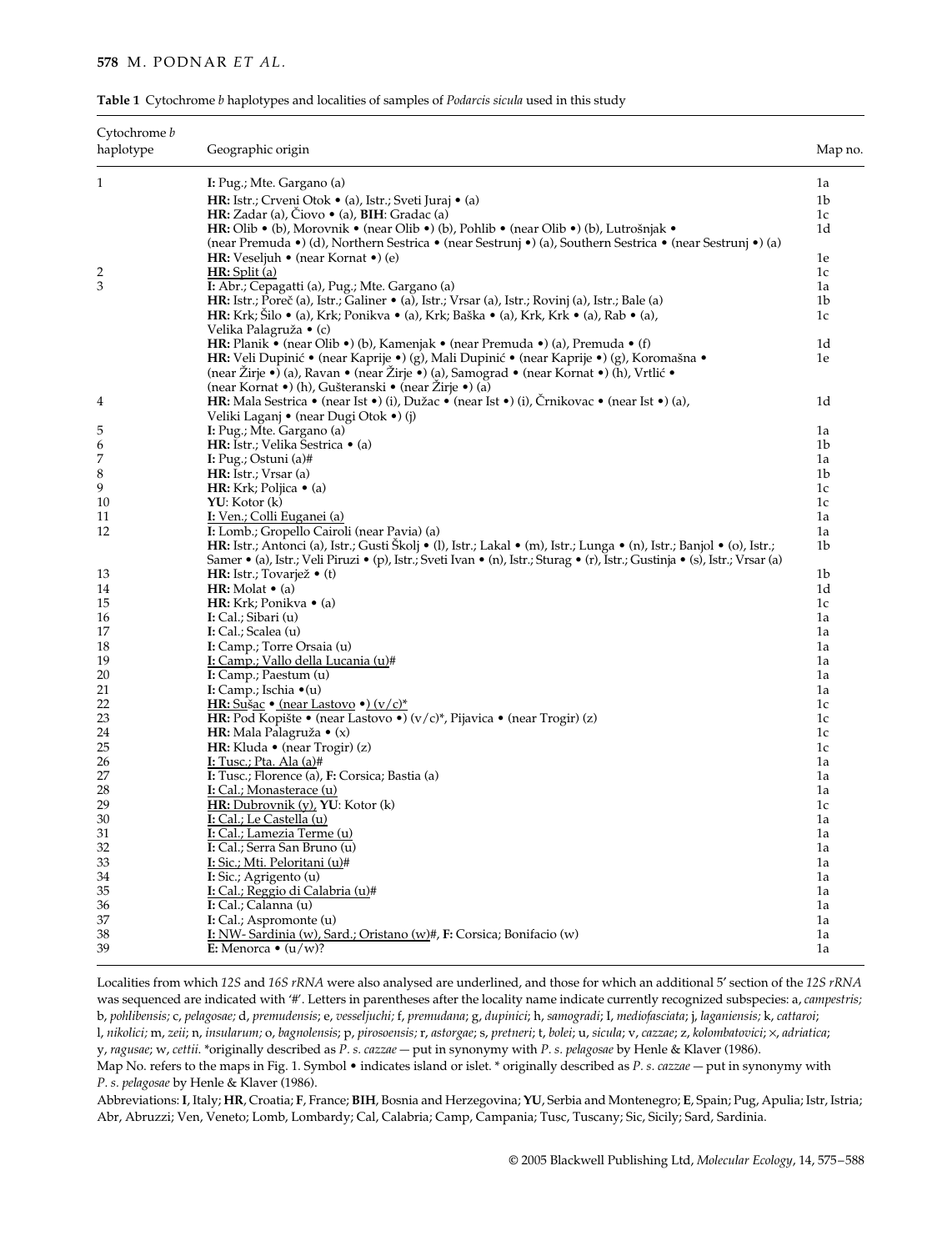| Primer       | Sequence                                     | Use          | Reference                      |  |  |
|--------------|----------------------------------------------|--------------|--------------------------------|--|--|
| $12S$ rRNA   |                                              |              |                                |  |  |
| $L - 40*$    | 5'-AAG CAT AGC ACT GAA GA-3'                 | A, R, S      | Oliverio et al. (1998)         |  |  |
| $H - 626*$   | 5'-AGA ACA GGC TCC TCT AGG-3'                | A, R, S      | Oliverio et al. (1998)         |  |  |
| $L-524**$    | 5'-AAA CTG GGA TTA GAT ACC CCA CTA T-3'      | A, R         | Knight & Mindell (1993)        |  |  |
| $H-981**$    | 5'-GTA CAC TTA CCT TGT TAC GAC TT-3'         | A, R         | Knight & Mindell (1993)        |  |  |
| $L-775**$    | 5'-ACG TCA GGT CAA GGT GTA GC-3'             | S            | Titus & Frost (1996), modified |  |  |
| $H-909**$    | 5'-AGG GAT GAC GGG CGG TGT GT-3'             | S            | Kocher et al. (1989), modified |  |  |
| 16S rRNA     |                                              |              |                                |  |  |
| L-1625       | 5'-GTG GGC CTA AAA GCA GCC AC-3'             | A, R         | Reeder (1995)                  |  |  |
| H-2456       | 5'-CCG GTC TGA ACT CAG ATC ACG-3'            | A, R         | Heise et al. (1995)            |  |  |
| L-1926       | 5'-CGC CTG TTT ACC AAA AAC AT-3'             | S            | Knight & Mindell (1993)        |  |  |
| cytochrome b |                                              |              |                                |  |  |
| L-14253      | 5'-TTT GGA TCC CTG TTA GGC CTC TGC C-3'      | A, R         | this study                     |  |  |
| H-15425      | 5'-GGT TTA CAA GAC CAG TGC TTT-3'            | $\mathsf{A}$ | this study                     |  |  |
| H-15150      | 5'-ATA ATA AAG GGG TGT TCT ACT GGT TGG CC-3' | R, S         | this study                     |  |  |
| H-14776      | 5'-GGT GGA ATG GGA TTT TGT CTG-3'            | S            | this study                     |  |  |

**Table 2** Primer sequences for amplification (A), reamplification (R) and sequencing (S)

In the primer name, the number refers to the 3′ end when aligned with the *Eumeces egregius* mtDNA genome (Kumazawa & Nishida 1995), and H or L to the heavy or light strand, respectively. Marks '\*' and '\*\*' refer to the 5′- and 3′ portion of the *12S rRNA* gene, respectively.

PCR products were run on 1% agarose gels, desired fragments were cut out and purified with the QIAGEN gel extraction kit. These primary PCR products were then used as templates for reamplifications performed under the same conditions as for cytochrome *b* gene.

Conditions for *12S rRNA*: two sections of this gene were obtained separately. The 3′ section of *12S rRNA* gene was analysed from the same 12 samples as used for *16S rRNA*. Additionally, the 5′ section of *12S rRNA* was analysed from six samples (Table 1) in order to compare our data with previously published *P. sicula* sequences (Oliverio *et al*. 1998, 2001). Thermocycling for amplifications of the 5′ section of this gene consisted of an initial denaturation step of 2 min at 94 °C and 35 cycles of 10 s at 95 °C, 20 s at 50 °C and 1 min at 72 °C, and a final extension step of 7 min at 72 °C. Reamplifications were performed under the same conditions but at an annealing temperature of 52 °C. The PCR conditions for the second section were the same as described for cytochrome *b*. For both sections, amplification products were purified as described for *16S rRNA*.

All reamplification products were purified with the High Pure PCR Products Purification Kit (Roche). Sequencing was carried out by MWG-BIOTECH (Ebersberg) with primers listed in Table 2.

#### *Sequence data and phylogenetic analyses*

Sequences were aligned using CLUSTALX (Thompson *et al*. 1997) and corrected by eye. Pairwise comparison of uncorrected sequence divergences (*p*-distances), number and type of base substitutions were estimated using mega version 2.1 (Kumar *et al*. 2001). Calculation of *p*-distances for ribosomal sequences was performed using MATRIX 2.0 (Posada 2001) treating gaps as fifth character state.

We used three types of phylogenetic analyses: maximum parsimony (MP) and maximum likelihood (ML) as implemented in paup (version 4.0b10, Swofford 2002) and Bayesian inference as implemented in MRBAYES (version 3.0b4, Huelsenbeck & Ronquist 2001). All of the analyses were conducted on cytochrome *b* as well as on combined (cytochrome *b*, 3′ section of *12S* and *16S rRNA*) data set. In order to test eventual heterogeneity in phylogenetic signal among the three genes, a partition–homogeneity test with 100 replicates (paup version 4.0b10, Swofford 2002) was performed on a combined data set including all three partitions.

MP analyses of both data sets were conducted using the heuristic search mode with 100 repeats, randomised input orders of taxa, and tree bisection-reconnection (TBR) branch swapping with all codon positions weighted equally. Transitions and transversions were weighted differentially, according to the rates estimated by mega. Gaps in ribosomal sequences were treated as missing data. Nonparametric bootstrapping (1000 pseudoreplicates, 10 addition-sequence replicates) was used to assess the stability of internal branches in the trees.

For ML analyses, the optimal model of sequence evolution, was determined with MODELTEST software (version 3.06, Posada & Crandall 1998): for cytochrome *b* the HKY85 + Γ model (Hasegawa *et al*. 1985; Yang 1993) and for the combined data set the GTR + I + Γ model (Rodriguez *et al*. 1990). Analyses were performed using heuristic search mode and TBR branch swapping algorithm. The initial starting tree for cytochrome *b* data set was obtained by neighbour-joining (NJ) and for combined data set by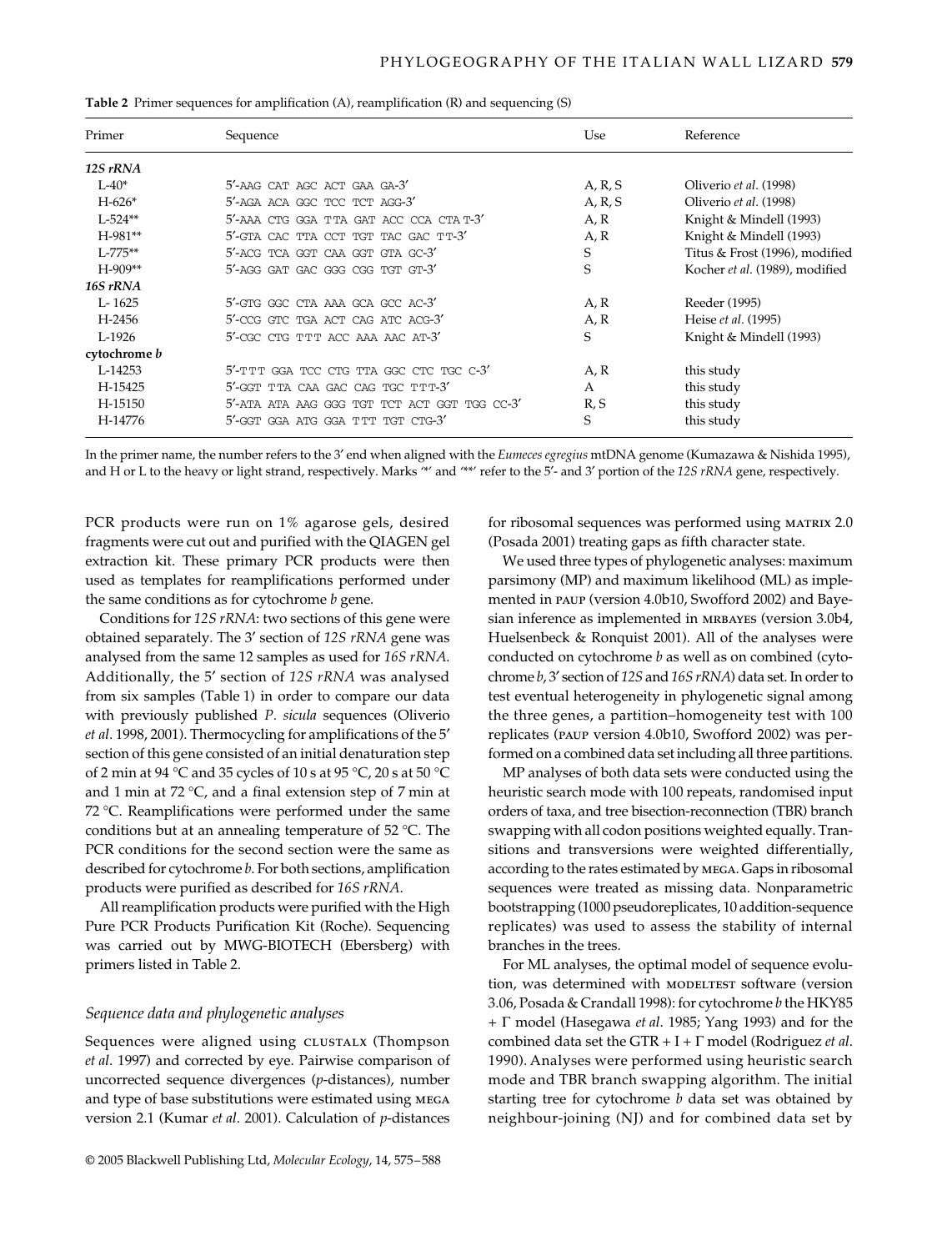stepwise addition. Sequence addition option was 'AsIs'. Because of computational constraints bootstrap (BS) analysis of ML trees was performed only for the combined data set with 100 bootstrap replicates and TBR branch swapping.

Bayesian analyses were performed by running four Markov chains (one cold and three heated) for 3 000 000 generations, saving trees every 100 generations. The likelihood value stabilized already after 14 000 and 12 000 generations for cytochrome *b* and the combined data set, respectively. However, for safety reasons, we discarded the first 6000 trees ('burn in'), and estimated the Bayesian posterior probabilities from the 50% majority-rule consensus tree of the 24 000 sampled trees. The cytochrome *b* data set was analysed using the HKY85 evolutionary model  $('nst = 2')$  with base frequencies set to the fixed values (as estimated with ModelTest), gamma distribution rate variation across sites and fixed Ti/Tv ratio (as obtained by mega). In the analysis of the combined data set, the GTR model ('nst  $= 6'$ ) with gamma distributed rates and fixed base frequencies was applied to the noncoding partition, while the settings for coding partition were the same as those for the cytochrome *b* data set.

The data set containing our *12S rRNA* 5′-sections (six samples; see Table 1) and eight sequences published by Oliverio *et al*. (1998, 2001) was analysed using the NJ method as implemented in mega. Oliverio's sequence set is characterized by remarkable length polymorphisms indicating some sequencing errors in his older results (Oliverio *et al*. 1998). Therefore, to minimize the effects of such errors, we used the modus 'pairwise deletion' for indel positions. To assess the stability of internal branches in the trees bootstrap analysis (2000 pseudoreplicates) was performed.

All sequences are deposited in GenBank with the following Accession nos (12S rRNA: AY184996, AY770863– AY770868, AY770906–AY770911, 16S rRNA: AY185093, AY185092, AY770912–AY770921, cytochrome *b*: AY185095, AY185094, AY770869–AY770905).

# **Results**

#### *Sequence data*

The alignment of 95 cytochrome *b* sequences was 887 bp long. No indels were detected. From 180 variable characters 15.6% were at the first, 3.3% at the second, and 81.1% at the third codon position. Base composition was slightly  $A + T$ biased (57.6%), and the mean transition to transversion ratio was 7.5. A total of 39 different cytochrome *b* haplotypes were identified. Uncorrected (*p*) sequence divergence values among them range from 0.1% to 9.1% (Table 3).

**Table 3** Observed ranges of uncorrected pairwise sequence divergence (in percentages) among clades

|              |                |             |             |             | Clades      |             |             |        |           |
|--------------|----------------|-------------|-------------|-------------|-------------|-------------|-------------|--------|-----------|
| Genes        | Adria          | Campania    | Po plain    | Sušac       | Tuscany     | Catanzaro   | Sicula      | Monast |           |
| cytochrome b | $0.1 - 0.5$    |             |             |             |             |             |             |        | Adria     |
| <b>12S</b>   | n.d.           |             |             |             |             |             |             |        |           |
| <b>16S</b>   | n.d.           |             |             |             |             |             |             |        |           |
| cytochrome b | $0.7 - 2.5$    | $0.8 - 2.3$ |             |             |             |             |             |        | Campania  |
| <b>12S</b>   | 0              | n.d.        |             |             |             |             |             |        |           |
| <b>16S</b>   | $\theta$       | n.d.        |             |             |             |             |             |        |           |
| cytochrome b | $0.9 - 1.7$    | $0.7 - 2.5$ | $0.1 - 0.7$ |             |             |             |             |        | Po plain  |
| 12S          | $\overline{0}$ | $\theta$    | n.d.        |             |             |             |             |        |           |
| <b>16S</b>   | 0.4            | 0.4         | n.d.        |             |             |             |             |        |           |
| cytochrome b | $3.5 - 3.9$    | $3.6 - 4.5$ | $4.1 - 4.7$ | $0.1 - 0.8$ |             |             |             |        | Sušac     |
| <b>12S</b>   | 0.4            | 0.4         | 0.4         | n.d.        |             |             |             |        |           |
| <b>16S</b>   | 0.6            | 0.6         | 1.0         | n.d.        |             |             |             |        |           |
| cytochrome b | $5.7 - 6.1$    | $5.1 - 5.7$ | $5.5 - 6.0$ | $6.0 - 7.0$ | 0.6         |             |             |        | Tuscany   |
| <b>12S</b>   | 0.9            | 0.9         | 0.9         | 0.9         | n.d.        |             |             |        |           |
| 16S          | 1.2            | 1.2         | 1.2         | 1.4         | n.d.        |             |             |        |           |
| cytochrome b | $7.4 - 8.6$    | $7.3 - 8.6$ | $7.9 - 8.9$ | $7.6 - 9.0$ | $8.6 - 9.1$ | $0.2 - 3.7$ |             |        | Catanzaro |
| <b>12S</b>   | $2.6 - 3.0$    | $2.6 - 3.0$ | $2.6 - 3.0$ | $2.6 - 3.0$ | 2.6         | $0.0 - 0.9$ |             |        |           |
| 16S          | 2.2            | 2.2         | 2.2         | 2.4         | 2.2         | $0.0 - 0.4$ |             |        |           |
| cytochrome b | $6.0 - 7.0$    | $6.2 - 7.3$ | $6.5 - 7.8$ | $7.3 - 8.6$ | $7.4 - 8.6$ | $5.9 - 6.9$ | $0.1 - 2.4$ |        | Sicula    |
| <b>12S</b>   | $3.6 - 4.3$    | $3.6 - 4.3$ | $3.6 - 4.3$ | $3.6 - 4.3$ | $3.2 - 3.9$ | $2.1 - 2.6$ | $0.4 - 0.9$ |        |           |
| 16S          | $2.6 - 3.0$    | $2.6 - 3.0$ | $2.6 - 3.0$ | $2.8 - 3.2$ | $2.6 - 3.0$ | $1.2 - 1.8$ | $0.2 - 0.4$ |        |           |
| cytochrome b | $7.2 - 7.7$    | $7.3 - 7.9$ | $7.9 - 8.5$ | $8.3 - 8.5$ | $7.9 - 8.2$ | $7.0 - 7.9$ | $5.7 - 6.2$ | n.d.   | Monast.   |
| 12S          | 3.9            | 3.9         | 3.9         | 3.9         | 3.4         | 3.0         | $1.9 - 2.6$ | n.d.   |           |
| <b>16S</b>   | 2.6            | 2.6         | 2.6         | 2.8         | 2.6         | 1.2         | $1.0 - 1.4$ | n.d.   |           |

Abbreviations: 'Monast.', Monasterace, 'n.d.', no data.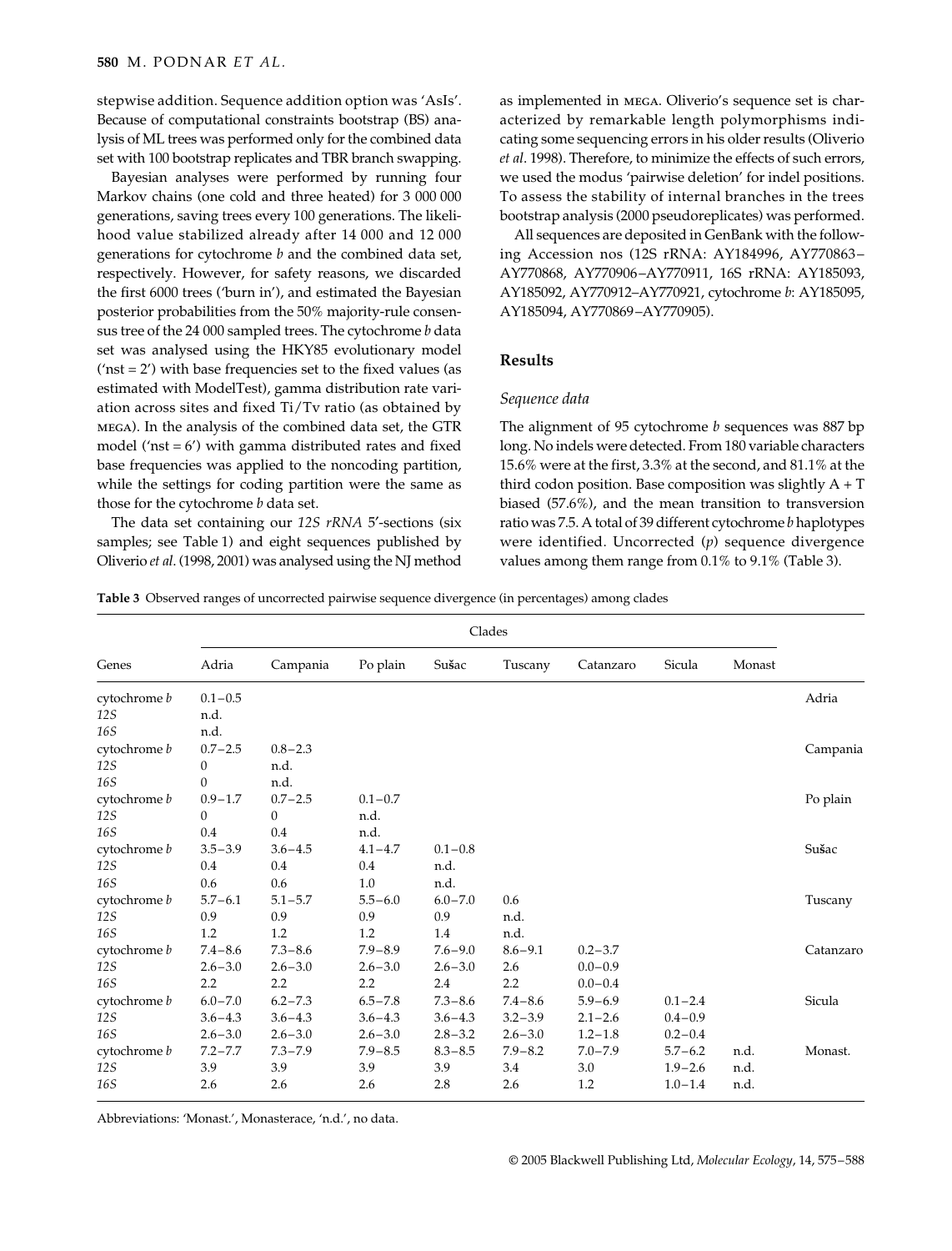Translation of DNA into protein sequences revealed 21 (out of 301) variable amino acid sites. No premature stop codons were detected.

The alignments of *12S* (3′ portion) and *16S rRNA* sequences (excluding outgroups) obtained from 12 samples were 466 and 501 bp long, respectively. Base composition was also slightly A + T biased (57.2% in *12S* and 58.1% in *16S rRNA*) and the mean transitions/transversions ratio was 3.7 and 7.8, respectively. The highest observed uncorrected (*p*) sequence divergence values between the samples were 4.3% for *12S* and 3.2% for *16S rRNA* (Table 3).

## *Phylogenetic analyses*

A partition–homogeneity test (paup version 4.0b10, Swofford 2002) justified the analyses of the combined data set by revealing no significant conflict between fragments (cytochrome *b* vs. *12S rRNA*: *P* = 0.82; cytochrome *b* vs. *16S rRNA*: *P* = 0.20 and *12S rRNA* vs. *16S rRNA*: *P* = 0.80).

All analyses resulted in six well-supported clades but there are several remarkable differences regarding basal tree topology depending on data set (cytochrome *b* only or combined set) and tree building algorithm.

MP trees (not shown) derived from both cytochrome  *(two equally parsimonious trees: length = 1016.5, con*sistency index  $(CI) = 0.707$ , retention index  $(RI) = 0.859$ , rescaled consistency index  $(RC) = 0.607$  and combined data set (a single most parsimonious tree: length = 1223.1,  $CI = 0.772$ ,  $RI = 0.781$ ,  $RC = 0.603$ ) have congruent overall topologies (see BS values in Fig. 2a, 2b) with an unresolved tetratomy of the three south Italian haploclades (Sicula, Catanzaro, and Monasterace) and the northern group (Fig. 2a, 2b). Based on cytochrome *b* data, three wellsupported haploclades, Campestris-Sicula, Su*z*ac, and Tuscany, are found within the northern group. In addition, within the Campestris-Sicula haploclade two subclades, Adria and Po plain have a high BS support. The haplotypes of the samples of Campania and northernmost Calabria form a more variable assemblage, the Campania subgroup which is paraphyletic with respect to the subclades Adria and Po plain (Fig. 2a).

Both ML (single tree, −ln *L* = 5524.15262) and Bayesian analyses of the combined data set revealed a congruent overall topology, which is, unlike the MP trees, characterized by division into two main groups, the southern one comprising the populations from southern Italy, and a northern one with the populations from the rest of the species range. However, the southern group is well supported only with Bayesian posterior probabilities. Another difference in comparison with the MP tree is the clustering of the Monasterace and Sicula haploclades, yet, it is well supported only in the Bayesian analysis (Fig. 2b). The topology of the tree obtained in the ML analysis of the cytochrome *b* data (single tree, −ln *L* = 3689) did not reveal the northern and southern main groups found with the combined data set. Rather, the Sicula haploclade is the sister group of all the other well-supported haploclades: Catanzaro, Monasterace, Tuscany, Su*z*ac, and finally the Campestris-Sicula haploclade. The relationships within the latter haploclade are the same as in the MP trees. The tree obtained with the Bayesian analysis of the cytochrome *b* data revealed, on the contrary, the same overall tree topology as that found in the MP trees except the clustering of the Monasterace sample with the Sicula haploclade. This node is, however, only poorly supported by Bayesian posterior probabilities (Fig. 2a).

In addition, the 5′ section of the *12S rRNA* was analysed from six samples in order to compare our data with previously published *Podarcis sicula* sequences (Oliverio *et al*. 1998, 2001). This alignment was 556 bp long (long *12S* data set). Including additional shorter sequences published by Oliverio *et al*. (2001) resulted in an alignment of 305 positions (short *12S* data set). The *p*-distances between Oliverio's Sardinia sample (Pse#4) and our Sardinia and Sicily samples (Table 1) were 0.5%, and between his (Pss#5) and our Campania samples 0.4% (Table 1, long data set). The sequences of Oliverio's (Pss#6) and our Apulia sample (short data set) were identical. The tree resulting from NJ analysis of *12S rRNA* 5′-sections data set (not shown) is characterized by two well-supported main clades, one containing our Sardinia, Sicily and Calabria samples as well as the Sardina sample of Oliverio *et al*. (1998), and another comprising two subclades (BS values 98 for both). One subclade encompasses the samples from Campania and Apulia (Oliverio *et al*. 1998, 2001), and the other one the samples from Latium and the USA (Oliverio *et al*. 2001) which cluster with our Tuscany sample.

### **Discussion**

The basic intraspecific phylogeographical pattern of *Podarcis sicula* is characterized by the existence of six main haploclades.

The three southern haploclades correspond to the populations from Sardinia and southernmost Italy usually referred as *Podarcis sicula cettii* (Sardinia) and *Podarcis sicula sicula* (Italy and Sicily), respectively: (i) the Sicula clade from southwestern Calabria, Sicily (the terra typica of the species), as well as from Sardinia, (ii) the Monasterace group from only one locality on the Ionian coast in southeastern Calabria, and (iii) the Catanzaro group found in central Calabria.

The three remaining (northern) haploclades form a monophyletic unit in all trees which corresponds widely with the distribution area of *Podarcis sicula campestris* and related subspecies (*campestris* group according to Henle & Klaver 1986). The most basal Tuscany clade comprises the specimens from the northern areas of western Italy (Rome province northwards to Tuscany). The sequences from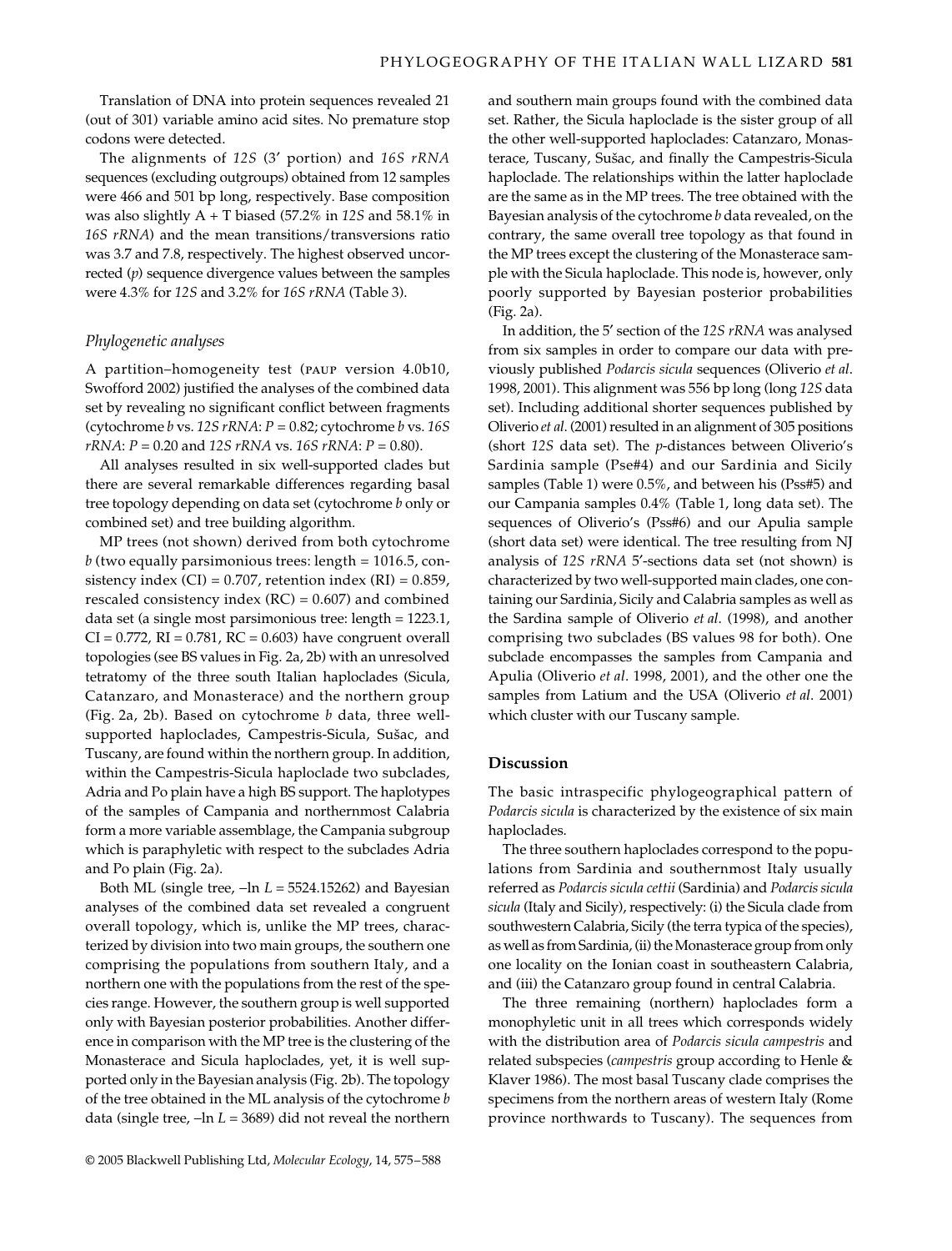

**Fig. 2** Phylograms from ML analyses of (a) cytochrome *b* and (b) combined data set (for each sample the cytochrome *b* haplotype is indicated in parenthesis). Numbers on the branches indicate MP bootstrap values and Bayesian posterior probabilities (cytochrome *b*), respectively, and ML and MP bootstrap values and Bayesian posterior probabilities (combined data set), respectively. BS values smaller than 50 are indicated with dash. Abbreviation 'Tus.' = Tuscany. Letters in lower case indicate currently recognized subspecies (see Table 1).

0.01 substitutions/site

some islands in southern and central Dalmatia form the Su*z*ac clade which is very well separated from all other populations around the Adriatic Sea. The third clade of this group includes the populations of northern Italy and most of the Adriatic part of the species' area (*P. sicula campestris* and related subspecies) as well as populations from parts of southwestern Italy (*P. s. sicula*). Within this Campestris-Sicula clade, two well-supported subclades can be distinguished: (i) the Adria group, which has a circum-Adriatic distribution, and (ii) the Po plain group from the Po plain and the northern Adriatic region including a sample from the vicinity of the terra typica of the subspecies *campestris*.

The rest of the Campestris-Sicula haploclade forms an obviously paraphyletic assemblage, the Campania group, which can be defined by its geographical area (northernmost Calabria, Campania and, most probably, southern Latium) and by the fact that it represents exclusively populations attributed to the subspecies *sicula* according to external features.

#### *Central Mediterranean region (Italy and Corsica)*

If we accept that the subspecies *P. s. sicula* has a continuous range extending from Sicily northwards as far as to the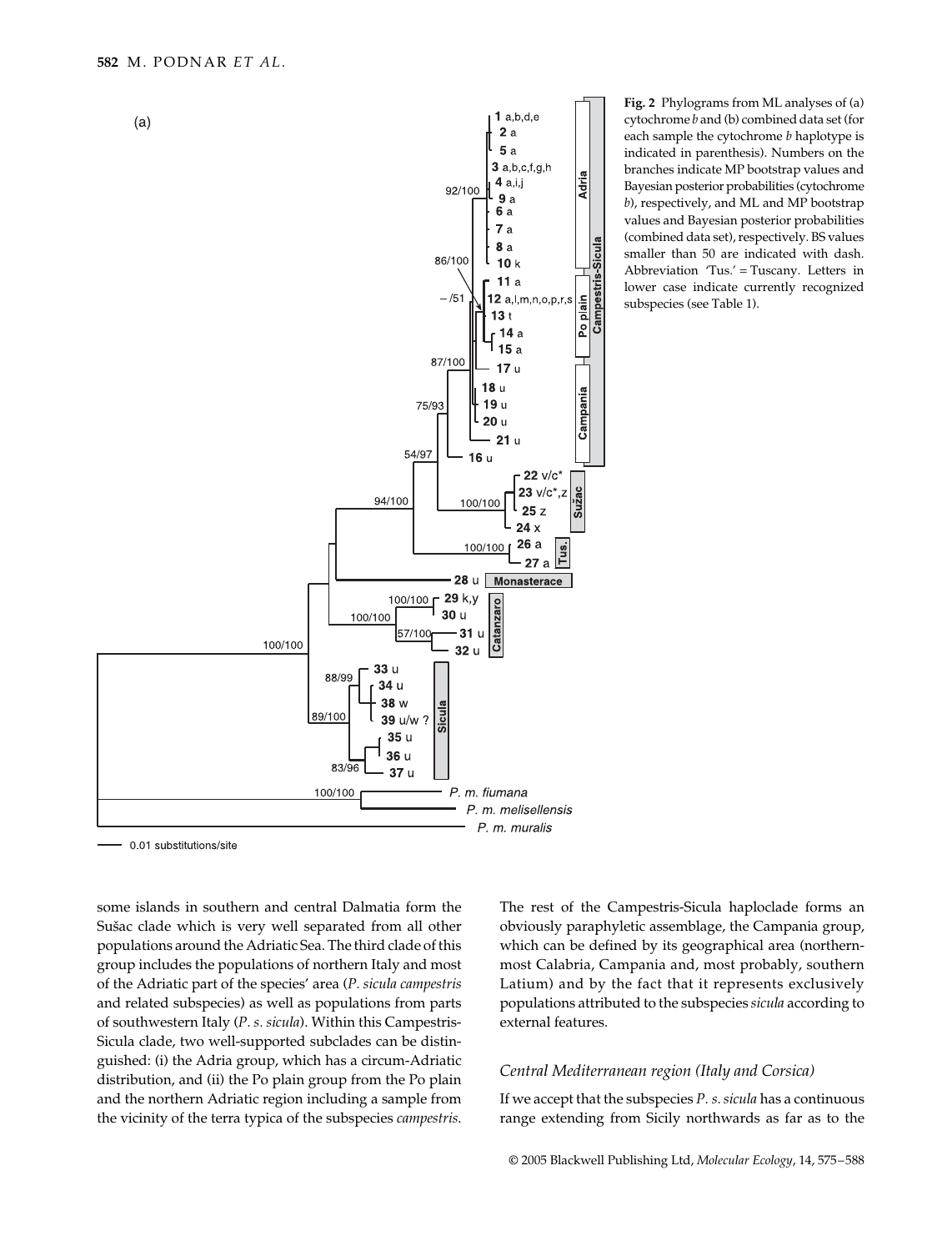

Rome province (including all of Calabria and Campania)*,* we can claim with certainty that representatives of this subspecies occur in four groups of mitochondrial haplotypes. It should be emphasized that the observed sequence divergences of up to 3.9% in the *12S rRNA* gene observed here within one single subspecies are in the same range or even greater than those between some *Podarcis* species. For example, in the same section of the *12S rRNA* gene, the difference between *Podarcis gaigeae* and *Podarcis milensis* is 4.1%, and 2.6% between *Podarcis lilfordi* and *Podarcis pityusensis* (Podnar & Mayer, unpublished). For the same species but in a somewhat shorter section of the *12S rRNA* gene, Harris & Arnold (1999) found 3.4% and 2.9% sequence divergence, respectively. If we accept a rough calibration of the molecular clock of 1.25% sequence difference per million year (Myr) for the *12S rRNA* gene (Lin *et al*. 2002; Podnar *et al*. 2004), those mitochondrial lineages would have diverged about 2–3 million years ago (Ma).

It is hard to believe that, over such a long period, population groups have not even slightly changed in their morphology. If we accept that the subspecies *P. s. sicula* is morphologically homogenous (although there is no any comprehensive study on that matter), the observed discrepancies cannot be explained by a survival of different but geographically well-correlated mitochondrial lineages for two or three Myr within one subspecies in a comparatively small area. The only explanation is a recent or subrecent hybridization between lineages with very different mitochondrial haplotypes. According to our hypothesis, the four haplotype groups of *P. s. sicula* (Campania, Sicula, Monasterace, and Catanzaro) correspond to formerly separated and differentiated population groups. In the past, one of those groups could have entered the ranges of the other groups and hybridized with them. Theoretically, the invader responsible for the expansion of the *sicula* morphotype, could have been any of these four hypothetical ancient forms. However, because nearly all Adriatic haplotypes of *P. s. campestris* are much closly related to the Campania haplotypes of *P. s. sicula* than to the Tuscany haplotypes of *P. s. campestris* (Fig. 2), and because it is extremely unlikely that two so morphologically similar forms as are the Tuscan and Adriatic populations of the subspecies *campestris* would have arisen independently, we can exclude the populations from Campania as the potential invaders with high probability. But all other hypothetical former morphotypes, whose mtDNA is still present in south Italy, are potential candidates for that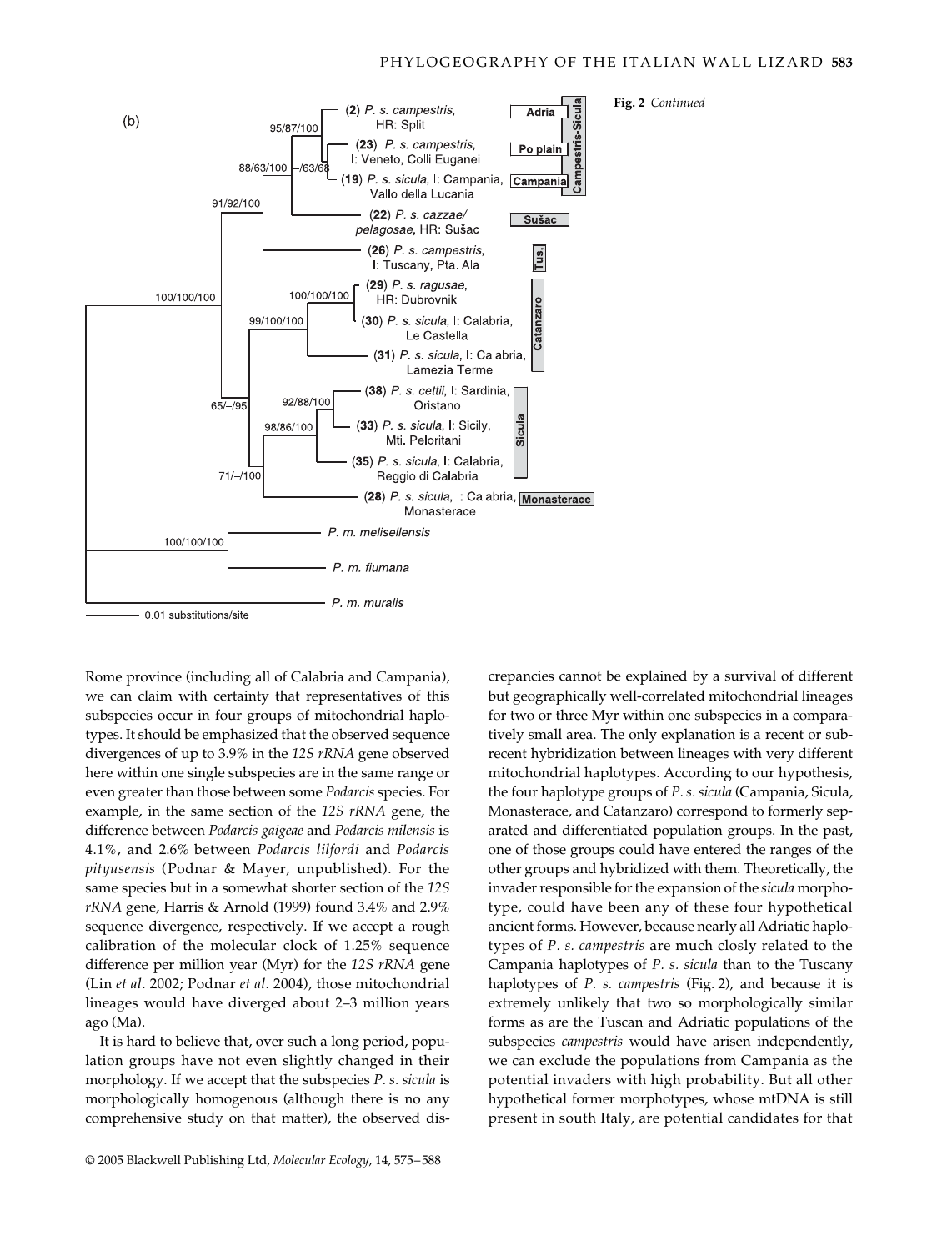postulated invasion. Those hybridization events are hard to date, but at least in the Campania region they are surely pretty young, because they could not have happened before the divergence of the Po plain and Adria subclades. Although the small genetic distances between these two haplotype groups do not allow any precise dating, the splitting could be ascribed to the existence of two separate Wurm glacial refugia in southeast Italy (Apulia). Concerning the remaining groups, the previously described phenomenon could have taken place much earlier. However, we prefer the hypothesis assuming a fast postglacial expansion of one of the southern representatives. During its expansion, it entered the range of the other forms. Hybridization resulted in the final elimination of these forms whereas their mtDNA still survived. This could be explained by the preferential migration of males, as suggested by Birky *et al*. (1983), and, at least in case of the occupation of the *P. s. campestris* range by *P. s. sicula*, caused by the superior size and strength of the males of the nominate subspecies. As a consequence, reproductive success of *P. s. campestris* males would be negligible in comparison with that of the newly intruding males of *P.s. sicula*. Because we are not dealing here with a limited episode of hybridization, but rather with a continuous process, it is easy to conceive that such preferred hybridizations had repeatedly occurred with *sicula* males. Because of the dilution of the *campestris* (nuclear) alleles, such populations developed morphological traits characteristic for *P. s. sicula* while still preserving the mtDNA of *P. s. campestris* formerly autochthonous within that area*.*

Although the morphology of lizards is often strongly affected by local environmental constraints (Losos *et al*. 1997), it is highly unlikely that this phenomenon accounts for the appearance of the *sicula* morphotype in Campania's populations, because, under very similar environmental conditions of northern Calabria and southern Apulia, very different morphotypes corresponding to the subspecies *sicula* and *campestris*, respectively, occur. Results of Oliverio *et al*. (2001) strongly support our hypothesis. He reports on lizards found in the boundary area between the ranges of *P. s. sicula* and *P. s. campestris* (Formia, Latium, near Rome), which displayed transitional morphological characters but possessed (according to our results) solely the Tuscany mitochondrial haplotype typical for *P.s. campestri*s from Tuscany. The intermediate morphological features of these individuals suggest that hybridization in that region is very young and still an ongoing process. A similar phenomenon has been reported by Stenson *et al*. (2002) on the Dominican anole (*Anolis oculatus*) where analysis of microsatellite allele frequencies has not revealed strong phylogeographical structuring as had been observed in mtDNA haplotypes. The authors suggested male-biased gene flow consistent with highly territorial male behaviour as we propose for *P. s. sicula* males.

Recently, Capula & Ceccarelli (2003) published an allozyme-electrophoretic analysis of *P. sicula* from southwestern Italy. Their results show clearly that some alleles predominate in the areas of the 'Campania' group or the 'Catanzaro' clade, respectively. These area-characteristic electromorphs may be remnants of the ancient populations of these regions, but, unfortunately, samples from southern Calabria, Sicily and the Adriatic regions were not included in their study. Thus, comparisons with representatives of the two main subspecies from those areas are not possible.

Based on cytochrome *b* data, the southernmost haploclade, the Sicula group is divided into two subclades comprising the populations of southwestern Calabria and Sicily Sardinia (Fig. 2). The cytochrome *b* distances between these two subclades are twice as large as between the subgroups, Adria and Po plain of *P. s. campestris*, a divergence roughly corresponding to a separation since the Riss glacial period. The representatives of the Sicula group could have colonized Sicily from the Calabrian region, but colonization could also have happened in the opposite direction. According to the first scenario, *P. sicula* should have been present in northeastern Sicily for a longer time than in the south and west of the island. This is indicated by the lack of the second Sicilian *Podarcis* species, *Podarcis wagleriana*, in northeastern Sicily, which may be explained by a long-time competition with the more robust species, *P. sicula*. Therefore, we prefer the hypothesis assuming the colonization of Sicily by *P. sicula* from Calabria. As there are only three substitutions in the cytochrome *b* gene between the sample from Agrigento in southern Sicily and both Sardinian samples, we can claim with certainty that the Sardinian populations, described as *Podarcis sicula cettii*, originated from Sicily (Fig. 2). This is in agreement with the hypothesis of Lanza (1982) presuming a colonization of Sardinia from Sicily in historical time. Therefore, possible morphological differences between the subspecies *sicula* and *cettii* cannot be ascribed to a long-lasting independent evolution, but rather to founder effects and genetic drift. Müller (1905) and Eisentraut (1950) believed that the population of Menorca resulted from a recent introduction from Sardinia. However, our Menorca sample is somewhat closer to the Sicilian than to the Sardinian samples, which — in accordance with the assumption of La Greca & Sacchi (1957) — would favour an introduction from Sicily.

The cytochrome *b* sequence of our sample from Corsica is very similar to our and Fu's (2000; GenBank Accession no. AF206531) Tuscan samples and even identical to our sample from Florence confirming Schneider's (1971) assumption of a recent introduction of *P. s. campestris* from Tuscany to Corsica.

Oliverio *et al*. (1998, 2001) published some *12S rRNA* sequences of *P. sicula* from Italy and from introduced populations in the USA. However, small sample size as well as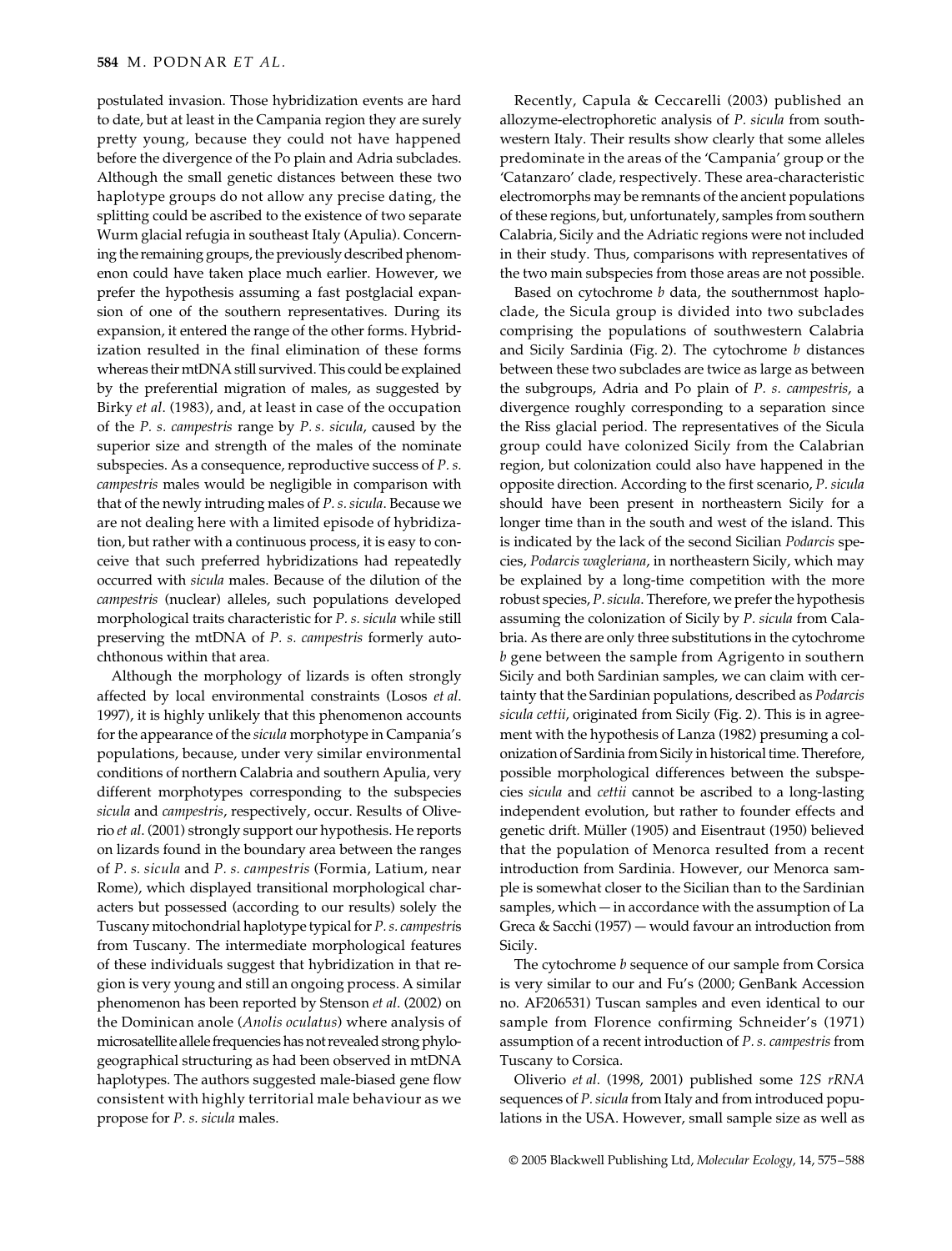the fact that samples from the terrae typicae have not been investigated gave rise to several taxonomic misinterpretations regarding the Italian populations of *P. sicula*. In a first study, Oliverio *et al*. (1998) investigated three *P. sicula* samples belonging to the main subspecies (*sensu* Henle & Klaver 1986): *campestris*, *sicula* and *cettii*. However, only the *cettii* sample was collected on the terra typica of this subspecies. The two other samples (*sicula* and *campestris*) originated from Campania and northern Latium, regions that are generally believed to be inhabited by the subspecies *sicula* and *campestris*, respectively, but the terrae typicae are located far away in Sicily, and Verona in the Po plain, respectively. Oliverio *et al*. (1998) found a high level of sequence divergence between the specimens of *P. s. sicula* and *P.s. cettii* and proposed (Oliverio *et al*. 2000) a long lasting isolation of the Sardinian subspecies as indicative of species status. However, as proved by our investigation, there are only very small differences between samples from Sardinia and Sicily regarding mtDNA data. The cause for Oliverio's erroneous interpretation lies simply in the fact that his reference samples of *P. s. sicula* belong to a population group originating from an area where *sicula*like populations possess *campestris*-like mtDNA. Most of the samples studied by Oliverio *et al*. (1998, 2001) belong to the Tuscany clade distributed in Tuscany as well as (according to Oliverio's data) in northern Latium. We showed that sequence divergences between haplotypes belonging to the Tuscany group and all the other haplotypes of the northern main group are high, and therefore it is understandable that this remarkable differences were misinterpreted as characteristic of different subspecies.

#### *East Adriatic region (Croatia and Montenegro)*

In Croatia and Montenegro, we found haplotypes of *P. sicula* belonging to four haploclades: Adria, Po plain, Su*z*ac and Catanzaro. The Adria haplotypes occupy the largest geographical area in the Adriatic region (Fig. 1). We found them in the whole region from Poreč in Istria in the north to as far as Kotor in Montenegro in the south. The most frequent haplotypes are 3 and 1 (Table 1), while almost all other haplotypes differ only by one or two substitutions from one of them. The fact that both haplotypes, 1 and 3, were found also in Apulia on the west Adriatic coast, as well as the great similarity of all Adria haplotypes, indicates a recent and rapid colonization of the Adriatic region out of Apulia.Haplotypes belonging to the Po plain group are mostly restricted to the Istrian region. The only exceptions are the haplotypes 15 and 14 that were found on the islands Krk and Molat, respectively. There are two main characteristics of the Po plain haplotypes found in the Istrian region. First, they are found mostly on the offshore islands and the hinterland of the peninsula, while along the coast, the Adria haplotypes prevail. Second, they are extremely uniform, only two different haplotypes were found (12 and 13). The widespread haplotype 12 is also found in the western Po plain and is separated by only two substitutions from the haplotype 11 found in the terra typica region of *P. s. campestris* (Veneto, Italy). The current distribution of haplotypes suggests that Istria was colonized by *P. sicula* in two waves. According to our results, the Po plain type of *P. sicula* would have colonized the Istrian peninsula and the island Krk in a first wave. During the last rise of the sea level, these populations became isolated on the newly formed Istrian islets, but were widespread on the Istrian mainland. In a second wave of colonization, lizards belonging to the Adria subgroup arrived in this region, most probably from the south, and displaced the Po plain type in the coastal area but could not reach the island already separated at this time. A similar replacement of Po plain by Adria haplotypes may currently occur on the island Krk: Haplotype 15 was found in the central part of Krk, while all samples taken from the coast showed one of the Adria haplotypes (Fig. 1c).

Within the Su*z*ac haploclade, we found four different cytochrome *b* haplotypes (22–25) which occur on some islands on the southwestern border of the Dalmatian island world (Mala Palagru*6*a, Su*z*ac, Pod Kopi*z*te), but also on two small islets close to the central Dalmatian coast (Kluda and Pijavica). The channel depths surrounding Su*z*ac and the Palagruža archipelago are deeper than 120 m, and these old islands were most probably not connected, neither with each other nor with the mainland during the last glaciation. That is why we believe that the refuge for the Su*z*ac subgroup was located within this area.

Although the islands, Mala Palagruža and Velika Palagruža lie very close together, they are inhabited by populations with very different haplotypes. On the first island we found a haplotype of the 'Su*z*ac' group whereas on Velika Palagruža, one of the widespread haplotypes of the Adria group (3) was found. Considerable sequence differences between the haplotypes from Su*z*ac (22) and Mala Palagruža (24) do not support a recent introduction. Rather, it seems that the Su*z*ac haplotype group is also the autochthonous type of both Palagruža islands. Velika Palagruža was inhabited by man as far back as Neolithic times. Because of its central position in the Adriatic it has always served as a harbour for trading ships connecting places on both sides of the Adriatic Sea. The original haplotype on Velika Palagruža had been probably replaced by the Adria haplotype 3 by introduction in historical time. Finally, because the islets, Pijavica and Kluda are surrounded either with *melisellensis* islands or *sicula* populations with Adria haplotypes, the finding of Su*z*ac haplotypes (23 and 25) at those islets is the clear indication for a recent anthropogenic introduction from south Adriatic islands. Such obviously frequent displacements of *P. sicula* by man are the main problem to tracing natural spreading pathways of this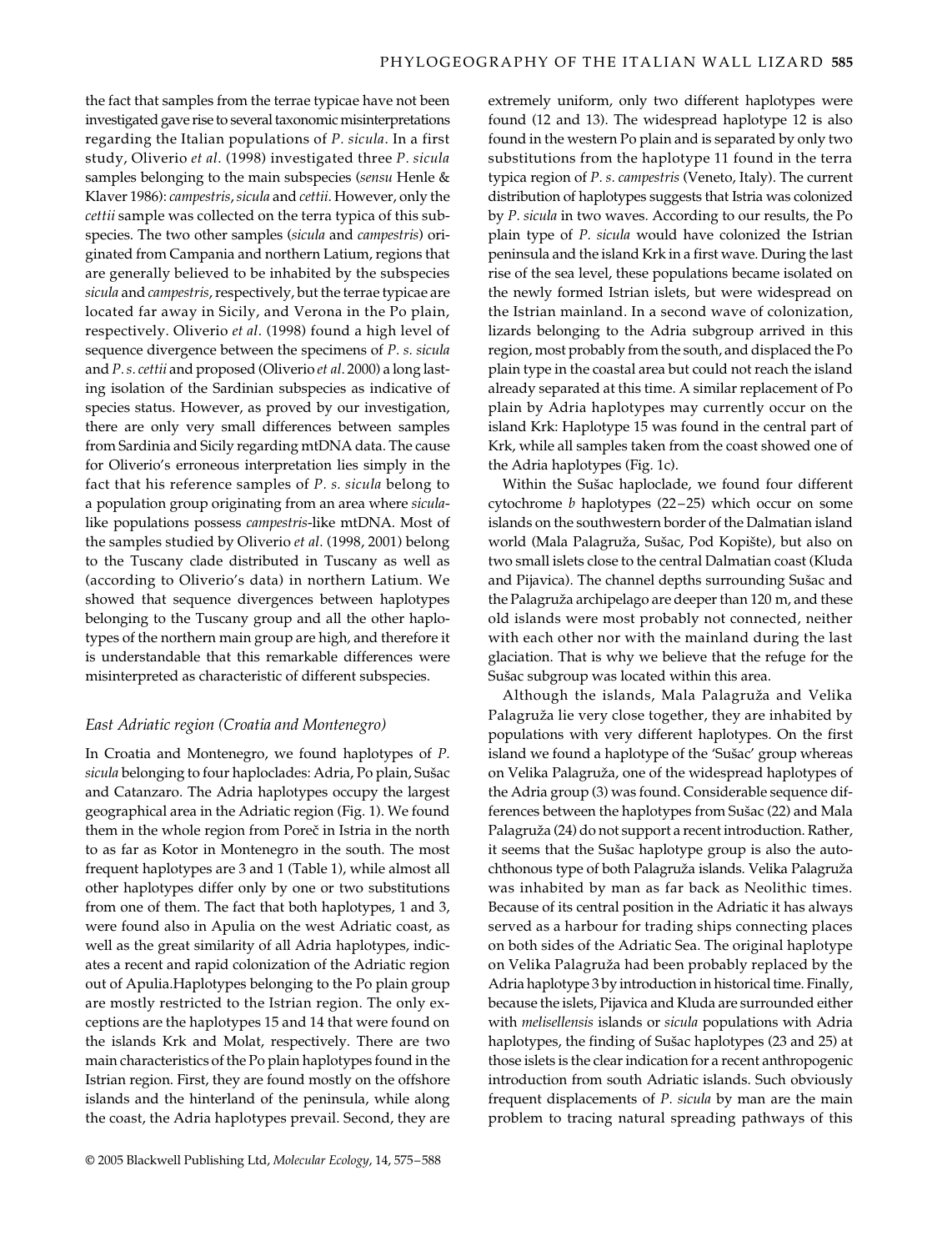species. While a probable scenario could be reconstructed for the south Dalmatian islands, it is impossible to differentiate between natural colonization and introduction within the northern Adriatic region.

The population from Dubrovnik (*Podarcis* s*icula ragusae*) is regarded as introduced by man from the Apennine Peninsula (Radovanoviç 1956, 1969). Its cytochrome *b* haplotype (29) belongs to the Catanzaro group and is nearly identical to the haplotype found in Le Castella in eastern Calabria suggesting an introduction from this region, probably by merchant shipping. The population of Kotor (*Podarcis* s*icula cattaroi*) could not be assigned to a particular subspecies group by Henle & Klaver (1986) because of its uncertain origin. In the city of Kotor we found lizards with very different external features, some like *P. s. campestris*, some like *P. s. sicula* and some with intermediate pattern. From two haplotypes found, one is identical to that from Dubrovnik (29) and the other one (10) belongs to the Adria group. Obviously, the Kotor population originated from two independent introductions, one from Dubrovnik and the other one from any other place in the Adriatic region. Both coastal cities had a great historical importance as harbours with highly developed trade between each other, as well as with Italian harbours.

# *Taxonomic implications*

Within *P. sicula*, 52 subspecies are currently recognized (Henle & Klaver 1986). Forty-seven of these subspecies are island endemics and most of them have been described on the basis of very small differences and/or using very small samples. Mitochondrial DNA investigations are, of course, not the key for intraspecific classifications. Primarily intraspecific hybridizations with introgression of foreign mtDNA can obscure the real evolutionary patterns. However, in some cases, our results corroborate doubts of the validity of several subspecies of *P. sicula*.

We investigated samples from eight subspecies endemic on west Istrian islets where we found, nearly exclusively, a Po plain haplotype clearly differentiated from the Adria types occurring on the mainland and on islands close to it. The authors of these subspecies (Mertens 1937; Brelih 1961) obviously realized the differences to the mainland populations but overestimated population specific features probably caused rather by founder effects and genetic drift than by long-term evolutionary processes.

From northern Dalmatia, nine endemic island subspecies are recognized. All of them show Adria haplotypes, mostly the widespread haplotypes 1 and 3 or the haplotype 4 (see Fig. 2a). The latter one was also found in the *P. s. campestris* population from *Crnikovac* islet south of Ist, and differs only by one substitution from haplotype 3. This is the area where natural immigration and accidental introduction by man probably overlap. Again, the assumed specific features of the taxa are more the products of founder effects and drift phenomena than of local evolutionary processes.

A similar situation is encountered with respect to the populations of Sardinia, Dubrovnik and Kotor which have obviously been introduced in historical times. We regard it as a taxonomic nuisance to accept subspecies representing just recently introduced populations, especially if no investigations on the variability within the populations of origin exist.

The phylogeographical hypotheses that we present in this study should be examined using nuclear DNA markers in further investigations. Furthermore, this investigation gave a rise to some questions concerning the ecology of the species (such are the role of sexual selection and the cause of high morphological variability) that should be addressed in further research.

# **Acknowledgements**

We thank E. Kletečki, I. Grbac, B. Lazar (Zagreb), E. Razzetti (Pavia) and J. Skejiç (Split) for help in obtaining samples for this study and W. Pinsker (Vienna) for valuable discussions and comments on the manuscript. The study was partially supported by the Research Found of Republic of Croatia, project no. 183005.

## **References**

- Beckman KB, Smith MF, Orrego C (1993) Purification of mitochondrial DNA with Wizard™ Minipreps DNA Purification System. *Promega Notes Magazine*, **43**, 10.
- Behler JL, King FW (1979) *The Audubon Society Field Guide to North American Reptiles and Amphibians*. Alfred Knopf, New York.
- Birky CW Jr, Maruyama T, Fuerst P (1983) An approach to population and evolutionary genetic theory for genes in mitochondria and chloroplasts, and some results. *Genetics*, **103**, 513–527.
- Brelih S (1961) Sedem novi ras vrste *Lacerta (Podarcis) sicula* Raf. (Lacertidae, Reptilia) za Rovinjsko-Poreckoga Podrocja. *Biolo*°*ki Vestnik*, **9**, 71–91.
- Capula M, Ceccarelli A (2003) Distribution on genetic variation and taxonomy of insular and mainland populations of the Italian wall lizard, *Podarcis sicula*. *Amphibia-Reptilia*, **24**, 483–495.
- Clover RC (1979) Phenetic relationships among populations of *Podarcis sicula* and *P. melisellensis* (Sauria: Lacertidae) from islands in the Adriatic Sea. *Systematic Zoology*, **28**, 284–298.
- Conant R, Collins JT (1991) *A Field Guide to Reptiles and Amphibians: Eastern and Central North America*, 3rd edn, Houghton Mifflin Company, Boston.
- Doughty P, Sinervo B, Burghardt GM (1994) Sex-biased dispersal in a polygynous lizard, *Uta stansburiana*. *Animal Behaviour*, **47**, 227–229.
- Eisentraut M (1950) Das Fehlen endemischer und das Auftreten landfremder Eidechsen auf den beiden Hauptinseln der Balearen, Mallorca und Menorca. *Zoologische Beiträge Berlin*, **1**, 3–11.
- Fu J (2000) Toward the phylogeny of the family Lacertidae why 4708 base pairs of mt DNA sequences cannot draw the picture. *Biological Journal of the Linnean Society*, **71**, 203–217.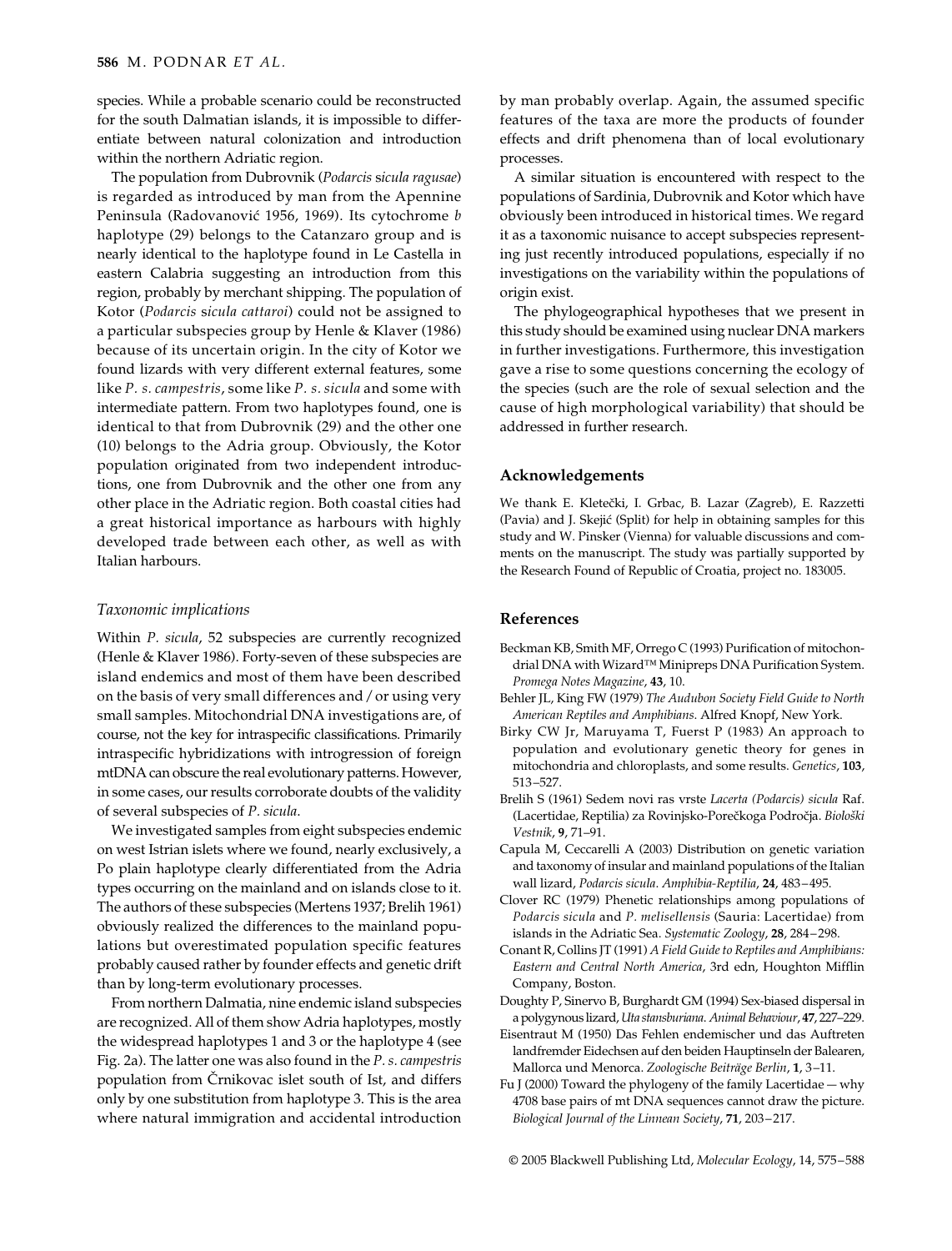- Gorman GC, Soulé M, Yang SY, Nevo E (1975) Evolutionary genetics of insular adriatic lizards. *Evolution*, **29**, 52–71.
- Harris DJ, Arnold EN (1999) Relationships of wall lizards, *Podarcis* (Reptilia: Lacertidae) based on mitochondrial DNA sequences. *Copeia*, **1999**, 749–754.
- Hasegawa M, Kishino H, Yano T (1985) Dating of the human–ape splitting by a molecular clock of mitochondrial DNA. *Journal of Molecular Evolution*, **22**, 160–174.
- Heise PJ, Maxon LR, Dowling HG, Hedges SB (1995) Higher level snake phylogeny inferred from mitochondrial DNA sequences of *12S rRNA* and *16S rRNA* genes. *Molecular Biology and Evolution*, **12**, 259–265.
- Henle K, Klaver CJJ (1986) *Podarcis sicula* (Rafinesque-Schmaltz, 1810) — Ruineneidechse. In: *Handbuch der Amphibien und Reptilien Europas, Echsen III (Podarcis)* (ed. Böhme W), pp. 254–342. Aula-Verlag, Wiesbaden.
- Huelsenbeck JP, Ronquist FR (2001) mrbayes: Bayesian inference of phylogeny, version 3.0b4. *Biometrics*, **17**, 754–755.
- Jones CS, Tegelström H, Latchman DS, Berry RJ (1988) An improved rapid method for mitochondrial DNA isolation suitable for use in the study of closely related populations. *Biochemical Genetics*, **26**, 83–88.
- Kammerer P (1926) *Der Artenwandel auf Inseln und seine Ursachen, ermittelt durch Vergleich und Versuch an den Eidechsen der dalmatinischen Eilande*. Wien, Leipzig (Deuticke).
- Knight A, Mindell DP (1993) Substitution bias, weighting of DNA sequence evolution, and the phylogenetic position of Fea's viper. *Systematic Biology*, **42**, 18–31.
- Kocher TD, Thomas WK, Meyer A *et al.* (1989) Dynamics of mitochondrial DNA evolution in animals: amplification and sequencing with conserved primers. *Proceedings of the National Academy of Sciences of the United States of America*, **86**, 6196– 6200.
- Kumar S, Tamura K, Jakobsen IB, Nei M (2001) mega2: molecular evolutionary genetics analysis software. *Bioinformatics*, **17**, 1244–1245.
- Kumazawa Y, Nishida M (1995) Variations in mitochondrial tRNA gene organization of reptiles as phylogenetic markers. *Molecular Biology and Evolution*, **12**, 759–772.
- La Greca M, Sacchi CF (1957) Problemi del popolamento animale nelle piccole isole mediterranee. *Annali Del Istituto Di Zoologia Dell'università Di Napoli*, **9**, 1–189.
- Lanza B (1982) Ipotesi sulle origine del popolamento erpetologico della Sardegna. *Lavori della Società Italiana di Biogeografia*, **8**, 723– 744.
- Lin SM, Chen CA, Lue KY (2002) Molecular phylogeny and biogeography of the grass lizards genus *Takydromus* (Reptilia: Lacertidae) of East Asia. *Molecular Phylogenetics and Evolution*, **22**, 276–288.
- Losos JB, Warheit KI, Schoener TW (1997) Adaptive differentiation following experimental island colonization in *Anolis* lizards. *Nature*, **387**, 70–73.
- Mertens R (1937) Neues über die Eidechsenfauna Istriens. *Zoologischer Anzeiger, Leipzig*, **119**, 332–336.
- Müller L (1905) Ein neuer fundort der *Lacerta serpa* Raf. *Zoologischer Anzeiger Leipzig*, **28**, 502–504.
- Nevo E, Gorman GC, Soulé M, Yang SY, Clover R, Jovanoviç V (1972) Competitive exclusion between insular *Lacerta* species (Sauria: Lacertidae). Notes on experimental introductions. *Oecologia*, **10**, 183–190.
- Oliverio M, Bologna MA, Mariottini P (2000) Molecular biogeo-

© 2005 Blackwell Publishing Ltd, *Molecular Ecology*, 14, 575–588

graphy of the Mediterranean lizards *Podarcis* Wagler, 1830 and *Teira* Gray, 1838 (Reptilia, Lacertidae). *Journal of Biogeography*, **27**, 1403–1420.

- Oliverio M, Bologna MA, Monciotti A, Annesi F, Mariottini P (1998) Molecular phylogenetics of the Italian *Podarcis* lizards (Reptilia, Lacertidae). *Italian Journal of Zoology*, **65**, 315–324.
- Oliverio M, Burke R, Bologna MA, Wirz A, Mariottini P (2001) Molecular characterization of native (Italy) and introduced (USA) *Podarcis sicula* populations (Reptilia, Lacertidae). *Italian Journal of Zoology*, **68**, 121–124.
- Podnar M, Mayer W, Tvrtkoviç N (2004) Mitochondrial phylogeography of the Dalmatian wall lizard — *Podarcis melisellensis* (Lacertidae). *Organisms Diversity and Evolution*, **4**, 307–317.
- Posada D (2001) *MATRIX 2.0.* Department of Zoology, Brigham Young University, http://inbio.byu.edu/Faculty/kac/crandall\_ lab/Computer.html.
- Posada D, Crandall KA (1998) MODELTEST: testing the model of DNA substitution. *Bioinformatics*, **14**, 817–818.
- Radovanoviç M (1956) Rassenbildung bei Eidechsen auf Adriatischen Inseln. *Denkschrift der Österreichischen Akademie der Wissenschaften, Mathemathisch-Naturwissenschaftliche Klasse*, **110**,  $1 - 82$ .
- Radovanoviç M (1959) Zum problem der speziation bei Inseleidechsen. *Zoologisches Jahrbuch für Systematik*, **86**, 395–436.
- Radovanoviç M (1960) Die Bedeutung der Verschleppung in der Ausbreitung der Inseleidechsen. *Zoologischer Anzeiger Suppl*., **23**, 501–506.
- Radovanoviç M (1966) Experimentelle beiträge zum problem der kompetition. *Zoologischer Anzeiger Suppl*., **29**, 534–540.
- Radovanoviç M (1969) Les îlots adriatique et leurs population de lézards. Rapport et procès-verbaux des réunions de la Commission Internationale pour l'Exploration Scientifique de la Mer Méditerranée. *Paris*, **19**, 827–828.
- Rassmann K, Tautz D, Trillmich F, Gliddon C (1997) The microevolution of the Galápagos marine iguana *Amblyrhychus cristatus* assessed by nuclear and mitochondrial genetic analyses. *Molecular Ecology*, **6**, 437–452.
- Reeder TW (1995) Phylogenetic relationships among phrynosomatid lizards as inferred from mitochondrial ribosomal DNA sequences: substitutional bias and information content of transitions relative to transversions. *Molecular Phylogenetics and Evolution*, **4**, 203–222.
- Rodriguez FJ, Oliver JL, Marin A, Medina JR (1990) The general stochastic model of nucleotide substitution. *Journal of Theoretical Biology*, **142**, 485–501.
- Sambrook J, Frisch EF, Maniatis T (1989) *Molecular Cloning: a Laboratory Manual*, 2nd edn. Cold Spring Harbor Laboratory Press, New York.
- Schneider B (1971) *Das Thyrrhenisproblem. Interpretation Auf Zoogeographischer Grundlage, Dargestellt an Amphibien und Reptilien*. PhD Thesis, University of Saarbrücken.
- Stenson AG, Malhotra A, Thorpe RS (2002) Population differentiation and nuclear gene flow in the Dominican anole (*Anolis oculatus*). *Molecular Ecology*, **1**, 1679–1688.
- Swofford DL (2002) *PAUP\*: Phylogenetic Analysis Using Parsimony (\*and Other Methods)*, *Version 4*. Sinauer Associates, Sunderland, MA.
- Thompson JD, Gibson TJ, Plewniak F, Jeanmougin F, Higgins DG (1997) The CLUSTAL–x windows interface–flexible strategies for multiple sequence alignment aided by quality analysis tools. *Nucleic Acids Research*, **25**, 4876–4882.